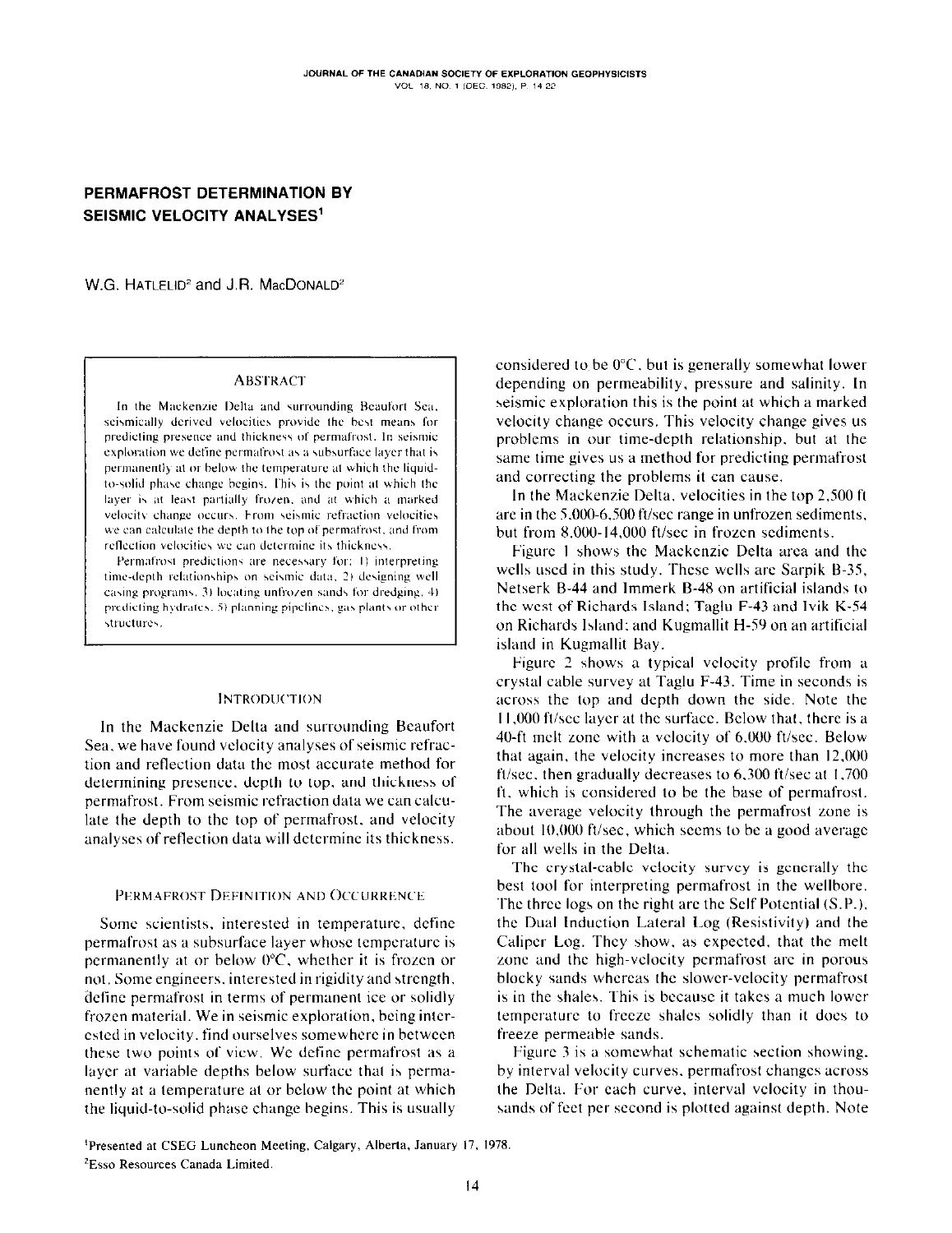

Fig. 1. Mackenzie Delta area and wells used in the study.

the absence of permafrost at Sarpik; the thin sliver,  $105$  ft, at Netserk; 760 ft at Immerk: 1,670 ft at Taglu; 1,876 ft at Ivik, and 1,600 ft at Kugmallit. Note too that the offshore wells have an unfrozen layer above the permafrost. Where this happens we call it relict permafrost because we think it is left over from the last ice age, when sea level was some 150-300 ft lower than at present. We have. then, a wedge of permafrost with a velocity averaging 10,000 ft/sec, inserted into unfrozen sediments with velocities averaging under 6,000 ft/sec. Across the bottom of the figure is shown the two-way travel time to 3,000 ft at each well. Note that it varies from  $0.952$  sec at Netserk to  $0.667$  sec at Ivik, showing the effect that a varying thickness of permafrost has on seismic reflection travel times.

To convert seismic times to depth, we need to be able to predict these velocity changes ahead of the drill. For time-depth conversions, we really don't so much need to know the thickness of permafrost as its time effect on seismic reflections. We do. however, need to know its thickness and depth to its top to:

I) Design casing programs for wells. Government regulations. as well as our own safety and environmental protection rules, require specific casing programs where permafrost is encountered or expected.

2) Predict hydrates. Beneath permafrost we can expect a hydrate zone, which has to be drilled with special care.

3) Locate unfrozen sands for dredging. In our islandbuilding operation, it is important to locate sands in the subsea that are unfrozen and thus dredgeable.

4) Plan pipelines, gas plants, or any other structures.

#### PERMAFROST INTERPRETATION

Permafrost can he interpreted in a wellborc by velocity logs and to some extent by other logs, but how can we predict it ahead of the drill? Various other methods have been tried. most of them involving resistivity measurements. All have severe limitations, especially where appreciable thicknesses are involved. As stated at the outset, the seismic velocity method gives by far the most accurate prediction of depth to, and thickness of, permafrost.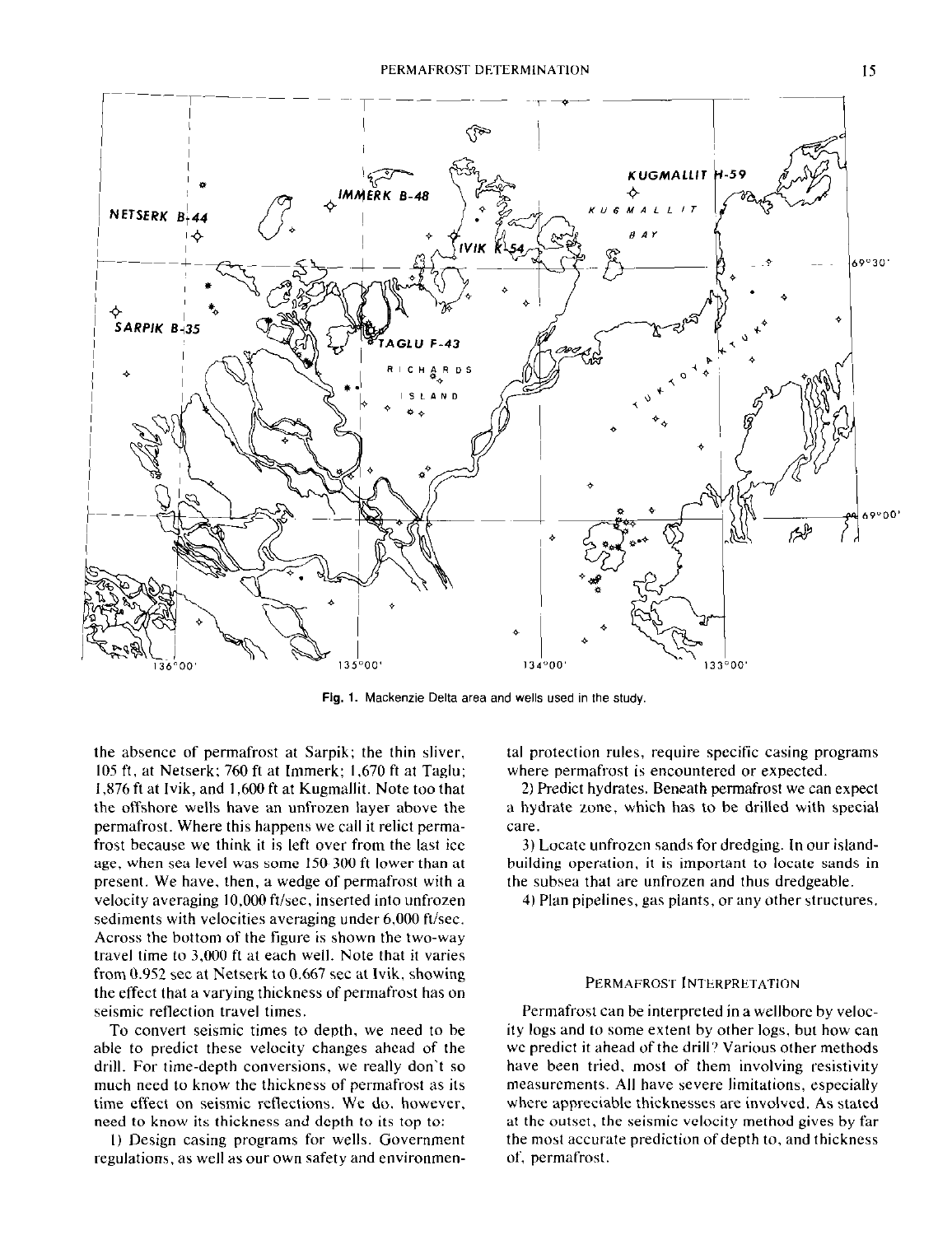

Fig. 2. Typical velocity profile.



Fig. 3. Schematic section of permafrost changes across the Mackenzie Delta.

## **Refraction Method**

Dealing first with refraction, Figure 4 shows schematic wave fronts and time-distance curves. The shot point is at the top of a layer with velocity  $V_1$  which overlies a layer with a higher velocity  $V_2$ . Note the wave front spreading out from the shot point in the  $V_1$ layer. For geophones close to the shot point, this wave



Fig. 4. Schematic wave fronts and time-distance curves.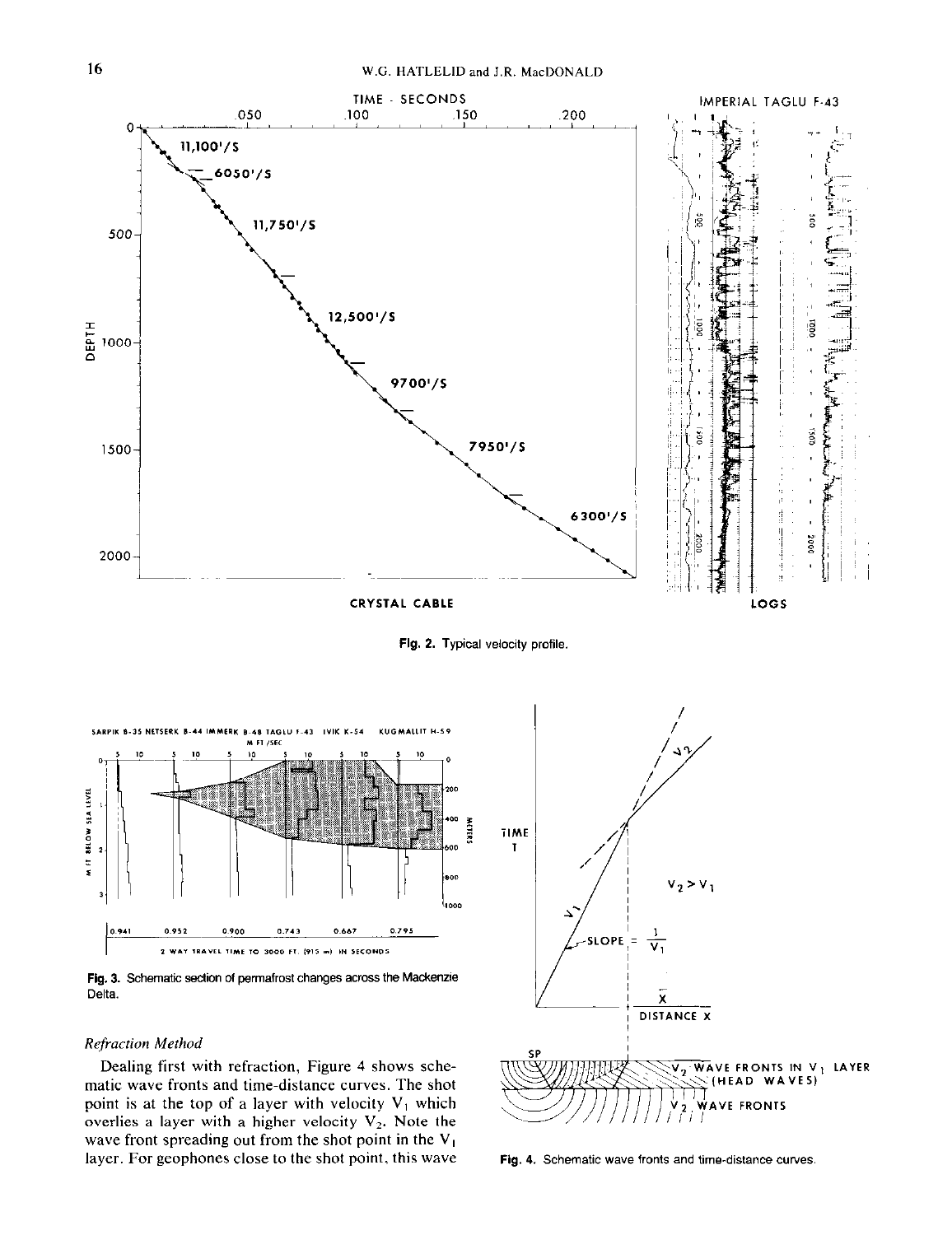front will be the first arrival. At acertain distance from the shot point, the first arrival will be the  $V_2$  head wave front refracting back through the  $V_1$  layer. By measuring first arrivals and plotting time versus distance, we can calculate  $V_1$  and  $V_2$  and also the depth to the  $V_2$ layer.

This procedure is illustrated in Figure 5, an example of the use of first-kick refraction breaks for permafrost detection. On the left are three marine seismic records from the Sarpik area. The white line across the top of the centre record joins up the first breaks. Knowing the time and the horizontal distance, we can calculate the slope and thus the velocity. This works out to 4,980 ft/sec, which is the velocity of sound in water and in the shallow sediments at water bottom. As no refraction break to a higher velocity is indicated, no permafrost is expected. The three records on the right, however, show a refraction break at about 0.5 seconds. V,, the velocity of the direct wave, calculates out to 5,085 ft/sec and  $V_2$ , the velocity of the refracted head wave, to 14,458 ft/sec. This value is rather high but indicates definite permafrost. By measuring  $X_c$ , the intersect point of the  $V_1$  and  $V_2$  curves, or  $T_0$ , the intercept point of the  $V_2$  curve on the time axis, we can calculate the depth to the  $V_2$  or permafrost layer. Note the two formulae below. The first one, using  $V_1$ ,  $V_2$ and the  $V_2$  intercept, gives a depth of 848 ft. The

second, using  $V_1$ ,  $V_2$  and their intersect point, gives a depth of 809 ft. The difference is due probably to slight inaccuracies in drawing the lines or picking the points.

This method has been described by Hunter et al. (1974) of the Geological Survey of Canada in reports on occurrence of permafrost in the southern Beaufort Sea. Unfortunately, there is of course no refraction break from the base of the permafrost, so we cannot use the method to measure thickness of permafrost. On land, where the permafrost is right at the surface, there will be no low-velocity layer. The  $V_1$  will be permafrost velocity and there will be no break to a  $V_2$ .

Another example is shown on Figure 6. On the left is a pair of records with first-break arrivals indicating no permafrost. On the right is a pair of records with a normal refraction break indicating a thick relict permafrost. In the centre is a pair of records from near the Netserk B-44 well, which had only 105 ft of permafrost. Note that the refraction head wave attenuates very quickly and can be seen on relatively few traces. Neave et al., also of the Geological Survey of Canada, in 1976 reported an ingenious method of measuring permafrost thickness by equating the attenuation or dispersion 01 the head wave with thickness. At best, though, this method can work only when the permafrost layer is relatively thin, and then it seems only directionally correct. In one or two test cases. where thick perma-



$$
H = \frac{v_1 v_2 T_0}{2 \sqrt{v_2^2 \cdot v_1^2}} = 848'
$$
  
DEPTH TO TOP OF PERMAFROST  

$$
H = \frac{x_C \sqrt{v_2 \cdot v_1}}{2 \sqrt{v_2 + v_1}} = 809'
$$

Fig. 5. Permafrost detection by refraction.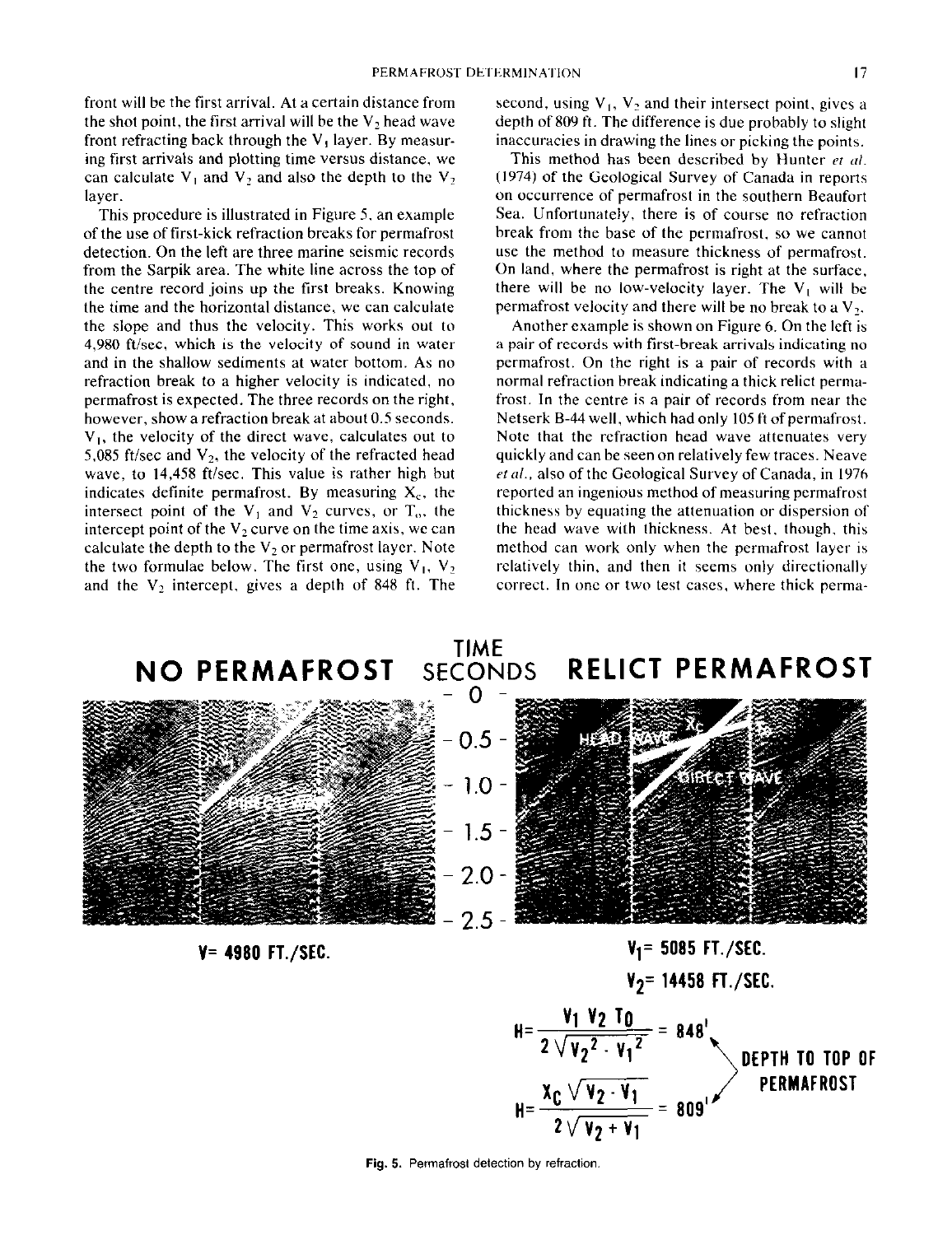

Fig. 5. Permafrost detection by refraction.

frost was subsequently found, the results could hardly be called even directionally correct.

# Seismic Reflection Velocity Analysis

For accurate thickness determinations we must go to seismic reflection velocity analysis. Figure 7 shows the derivation of the velocity formula. By measuring  $T_{\text{O}}$ , the travel time at zero offset;  $T_{\text{X}}$ , the travel time at X offset: and the distance X, we can calculate the velocity from the derived formula:

$$
V = \frac{x^2}{T_x^2 - T_0^2}
$$

This velocity, calculated from normal moveout time, is called  $V_{NMO}$ . It represents the average velocity between surface and the appropriate reflection event, but it is not the true average vertical velocity. For various reasons,  $V_{NMO}$  is always somewhat greater than the true average velocity. However. by measuring  $T_{\Omega}$  and  $V_{NMO}$  to all significant reflections, we can make approximations that permit us to calculate interval velocities for each layer, and the true average vertical velocity to each reflection.

Figure 8 shows  $T<sub>O</sub>-V<sub>NMO</sub>$  curves at the Netserk, Immerk, Taglu and Ivik wells. The  $V_{NMO}$  scale is across the top and  $T_{\Omega}$  down the side. As shown previously, Netserk and lmmerk have thin relict permafrost with an unfrozen layer above. Taglu and Ivik have thick permafrost sections beginning at surface. Permafrost thickness is increasing from left to right and, as expected,  $V_{NMO}$  increases with increasing permafrost. Note the convergence of the curves with depth as more and more unfrozen material is averaged in.

Figure 9 shows a  $T_{O}$ -V<sub>NMO</sub> curve from a velocity gather in the Umiak area. The positions of the selected  $T_{O}$ -V<sub>NMO</sub> pairs are shown by the Xs. On the right are listed the values for the  $T_{O}$ -V<sub>NMO</sub> pairs and the calculated interval velocities between them. Also drawn is the interval velocity (staircase) curve. Note we were unable to make reliable selections above 0.8 sec. By comparing this with a  $T_{\text{O}^+}$  $V_{NMO}$  curve from a well in the area, however, we can predict what the upper part of the curve should look like.

Figure IO shows the same curves, on which are overlain in dashed line the  $T_{O}$ -V<sub>NMO</sub> curve and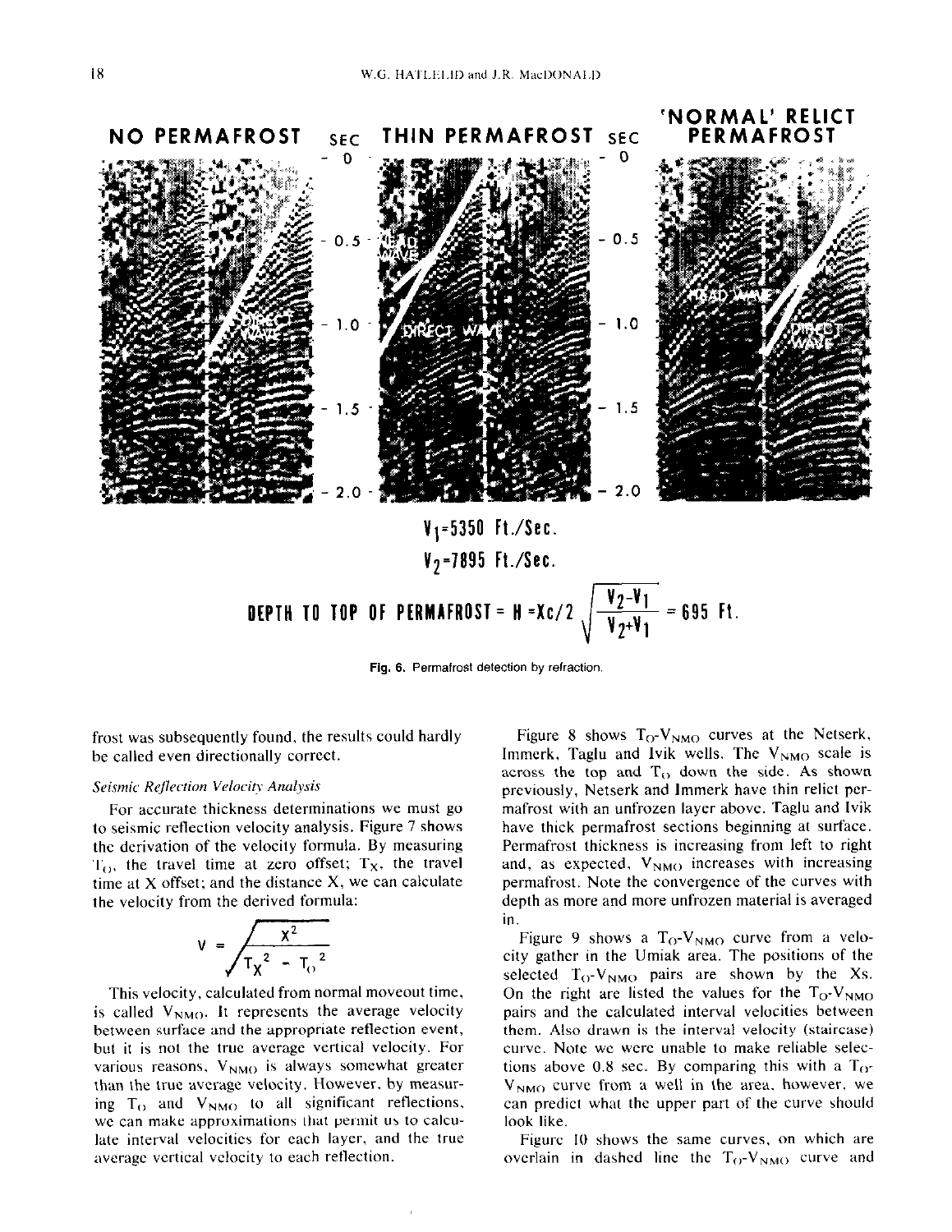

Fig. 7. Derivation of reflection seismic velocities.





Fig. 8.  $T_{\rm O}$  vs V<sub>NMO</sub> from well velocity surveys. Fig. 9. Initial velocity analysis, Umiak area.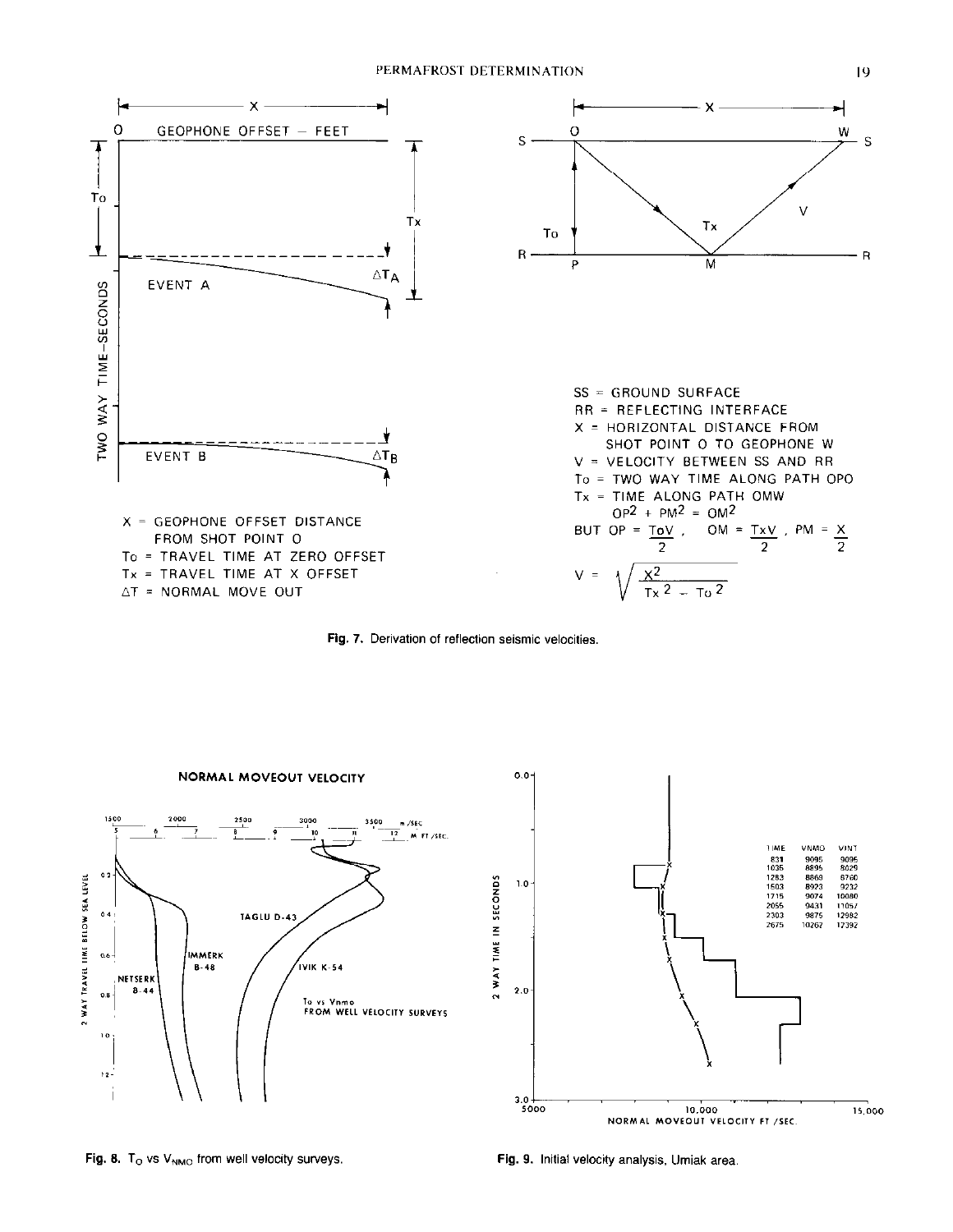

the interval velocity curve from a nearby well. Note the close fit of the  $T_{\rm O}$ -V<sub>NMO</sub> curves at the bottom. Knowing, then, what the upper part of the curve must look like, we can pick with more confidence some  $T_{O}$ -V<sub>NMO</sub> pairs in the upper section, as shown in Figure 11. Because we knew what to expect, we were able to pick  $T_{O}$ - $V_{NMO}$  pairs in the upper section and, as shown in the table on the right, calculate the appropriate interval velocities, draw the interval velocity curve and interpret permafrost thickness.



Fig. 11. Final velocity analysis, Umiak area.

Note. though. that even if we hadn't been able to pick upper  $T_0$ -V<sub>NMO</sub> pairs, we could still make a guess at what the upper part of the curve must look like by comparing the curve to the well curve, and deciding whether it represents more or less permafrost, and whether the permafrost begins at surface or at some depth below.

### Predrill Calculations at the Kugmallit Well

Figure I2 shows the predrill refraction calculation from first arrivals at the Kugmallit well. The velocity of the direct wave  $V_1$  is 5,360 ft/sec. The velocity of the head wave  $V_2$  is 11,110 ft/sec. Depth to the  $V_2$ laycr, or permafrost, was calculated to be 565 ft. Well results showed permafrost top at about 590 ft.

Figure 13 shows the predrill  $T_{O}$ -V<sub>NMO</sub> curve from a seismic velocity gather in the vicinity of the Kugmallit well. The calculated interval velocity curve clearly outlines the interpreted permafrost, which is about I.600 ft and almost exactly the amount found.

Figure 14 shows the  $T_{C}V_{NMO}$  and interval velocity curves calculated from well information overlaid in dashed lines on the predrill curves. You'll note how closely the curves compare. The high-velocity intervals below 1.5 sec are thin calcite-cemented conglomerates.

### Shortcut to Calculations

With the knowledge that we can build up in an area, we can take shortcuts and determine permafrost thickncss more directly.

Acheson showed, many years ago, that in a normally compacted section velocity increases exponentially with depth. As shown on Figure 15, when time T is plotted on a linear scale against depth Z on an exponential scale, the formula for the straight-line curve is  $T =$  $aZ<sup>n</sup> + b$  where 'a' is the slope, 'n' the exponential function, and 'b' the intercept on the T axis. The values 'a' and 'n' are functions of the compaction gradient and 'b' is a function of near-surface velocities.

The interval velocity at any point on the curve is given by the formula

$$
V_{I} = \frac{Z^{(1-n)}}{a^n}
$$

which is derived by differentiation.

Knowing these time-depth and velocity-depth relationships for normal compaction gradients in an area, we can directly interpret any departure from these relationships in terms of permafrost thickness.

Figure I6 shows the previously illustrated normalmoveout velocity curves at Netserk, Immerk, Taglu and Ivik. The numbers shown are the thickness of permafrost and the  $V_{NMO}$  at one second at each well. If normal time-depth and velocity-depth relationships are the same for these wells. then we could directly relate  $V_{NMO}$  at one second to permafrost

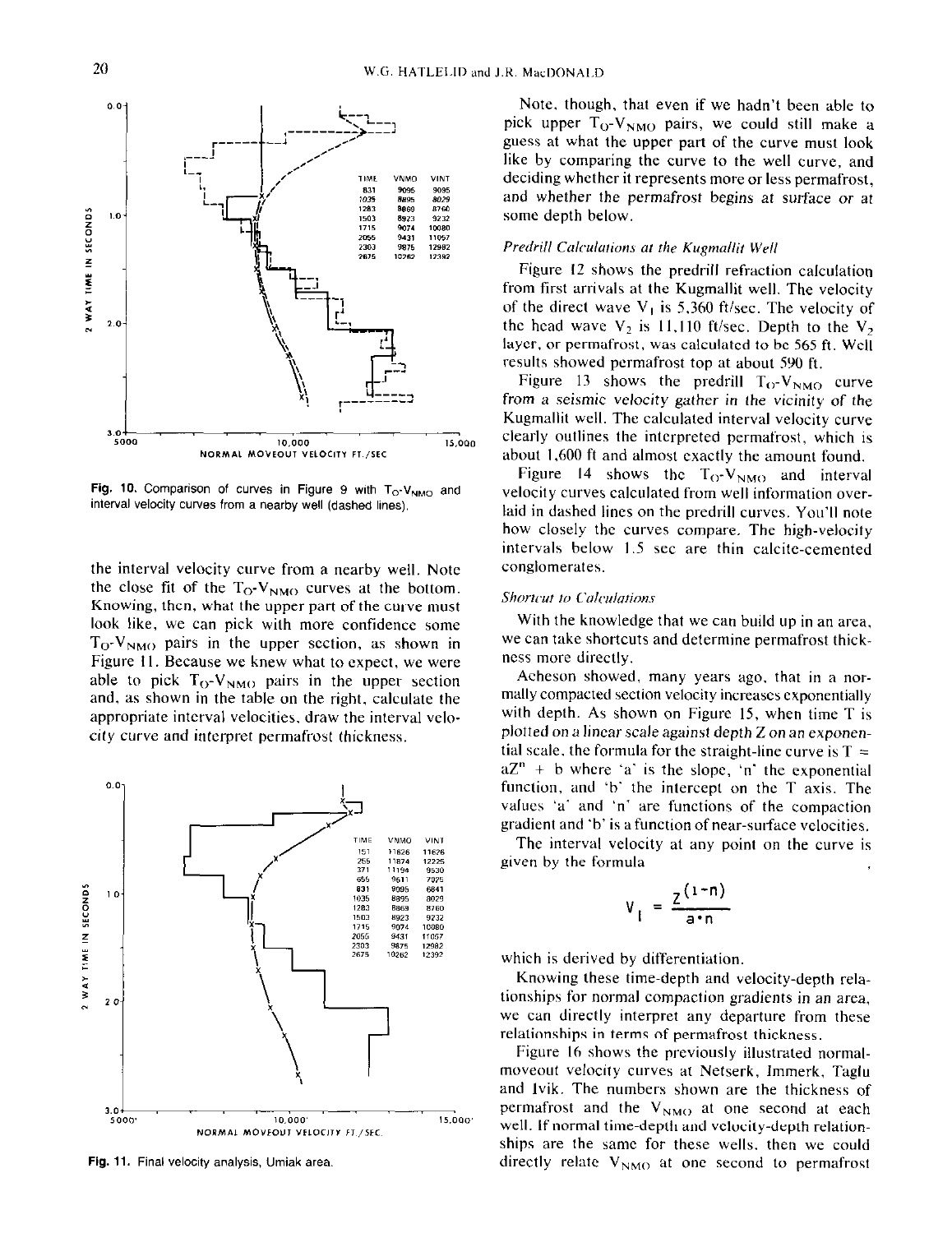

 $\frac{V_2-V_1}{V_2+V_1}$ DEPTH TO TOP OF PERMAFROST = H = Xc/2  $= 565$  Ft.





Fig. 13. Initial velocity analysis, Kugmallit well.

Fig. 14. Comparison of curves in Figure 13 with calculated  $T_{\text{O}}$ -V<sub>NMO</sub> and interval velocity curves.

21